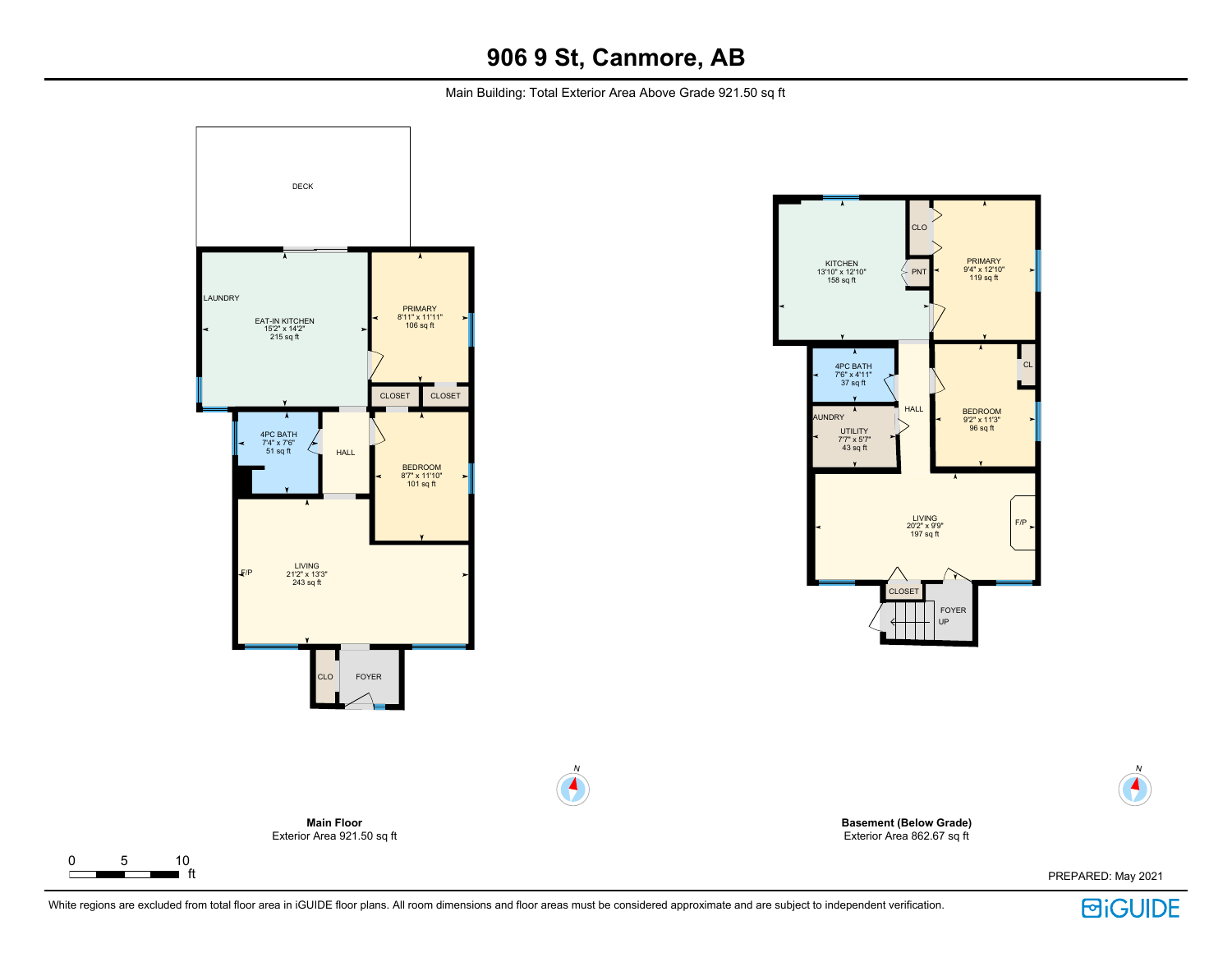**Main Floor** Total Exterior Area 921.50 sq ft Total Interior Area 849.01 sq ft





■ ft PREPARED: May 2021



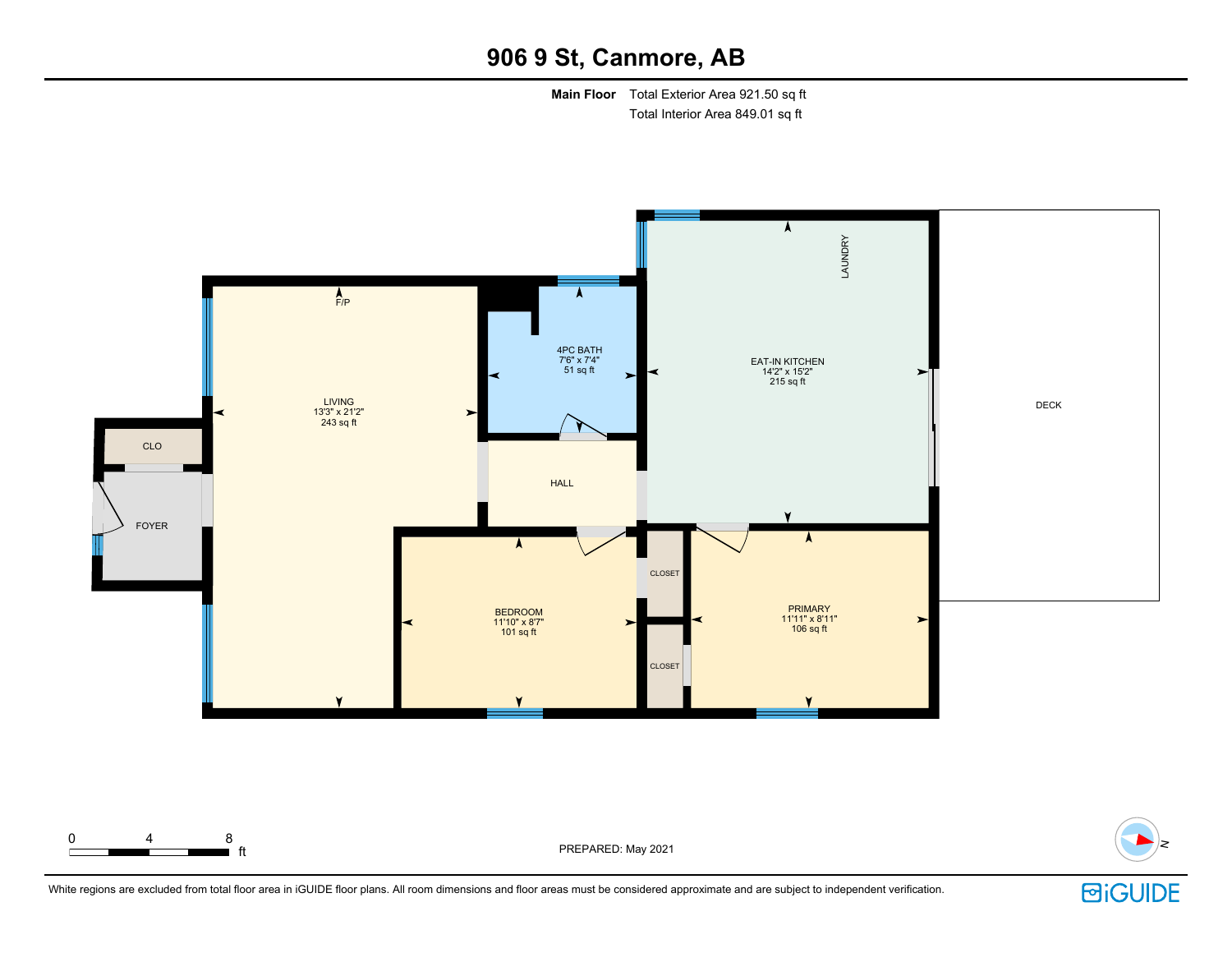**Basement** Total Exterior Area 862.67 sq ft Total Interior Area 792.32 sq ft



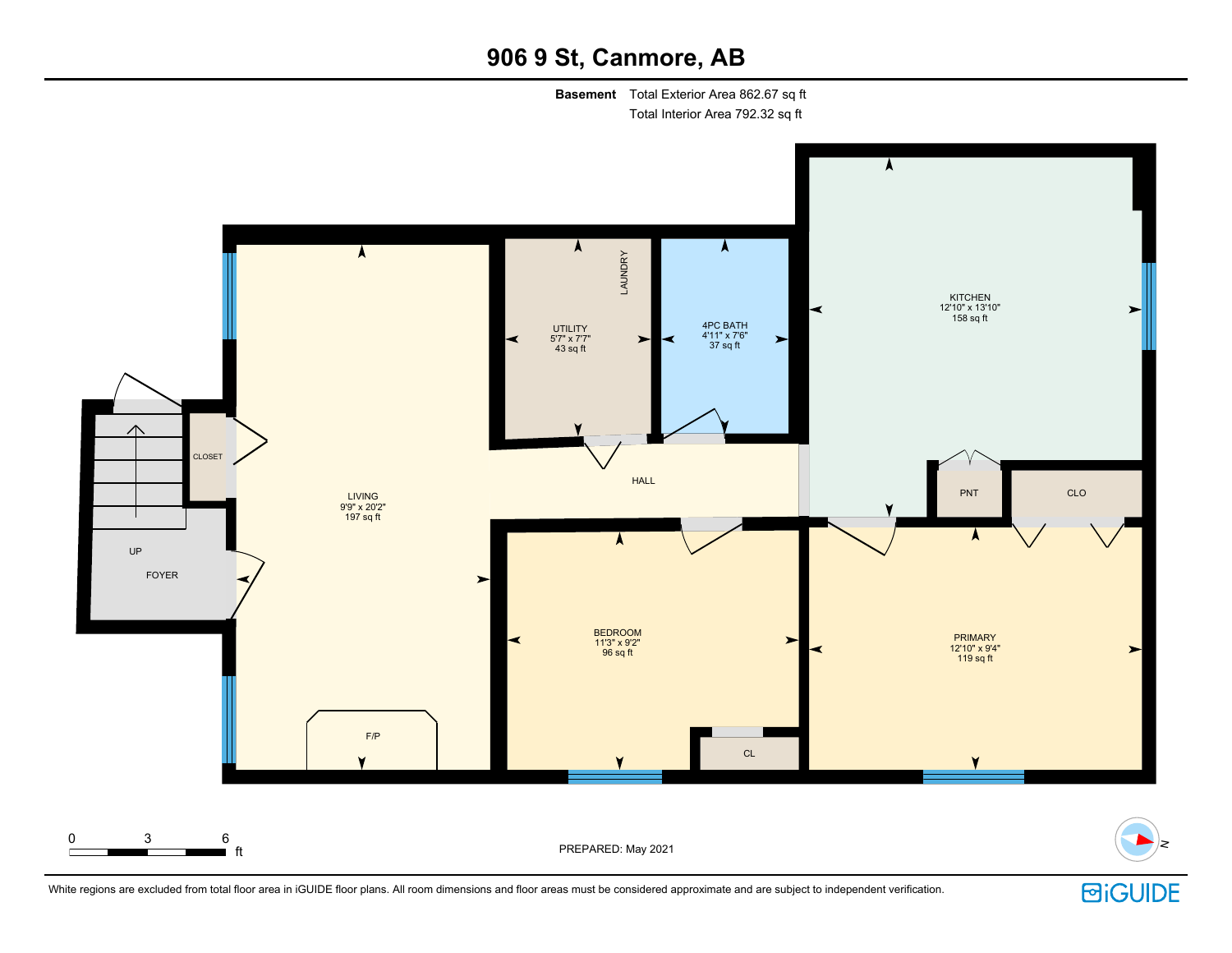### **Property Details**

#### **Room Measurements**

Only major rooms are listed. Some listed rooms may be excluded from total interior floor area (e.g. garage). Room dimensions are largest length and width; parts of room may be smaller. Room area is not always equal to product of length and width.

#### **Main Building**

MAIN FLOOR 4pc Bath: 7'4" x 7'6" | 51 sq ft Bedroom: 8'7" x 11'10" | 101 sq ft Eat-In Kitchen: 15'2" x 14'2" | 215 sq ft Living: 21'2" x 13'3" | 243 sq ft Primary: 8'11" x 11'11" | 106 sq ft

#### BASEMENT

4pc Bath: 7'6" x 4'11" | 37 sq ft Bedroom: 9'2" x 11'3" | 96 sq ft Kitchen: 13'10" x 12'10" | 158 sq ft Living: 20'2" x 9'9" | 197 sq ft Primary: 9'4" x 12'10" | 119 sq ft Utility: 7'7" x 5'7" | 43 sq ft

#### **Floor Area Information**

Floor areas include footprint area of interior walls. All displayed floor areas are rounded to two decimal places. Total area is computed before rounding and may not equal to sum of displayed floor areas.

#### **Main Building**

MAIN FLOOR Interior Area: 849.01 sq ft Perimeter Wall Length: 134 ft Perimeter Wall Thickness: 6.5 in Exterior Area: 921.50 sq ft

BASEMENT (Below Grade) Interior Area: 792.32 sq ft Perimeter Wall Length: 130 ft Perimeter Wall Thickness: 6.5 in Exterior Area: 862.67 sq ft

#### **Total Above Grade Floor Area**

Main Building Interior: 849.01 sq ft **Main Building Exterior: 921.50 sq ft**

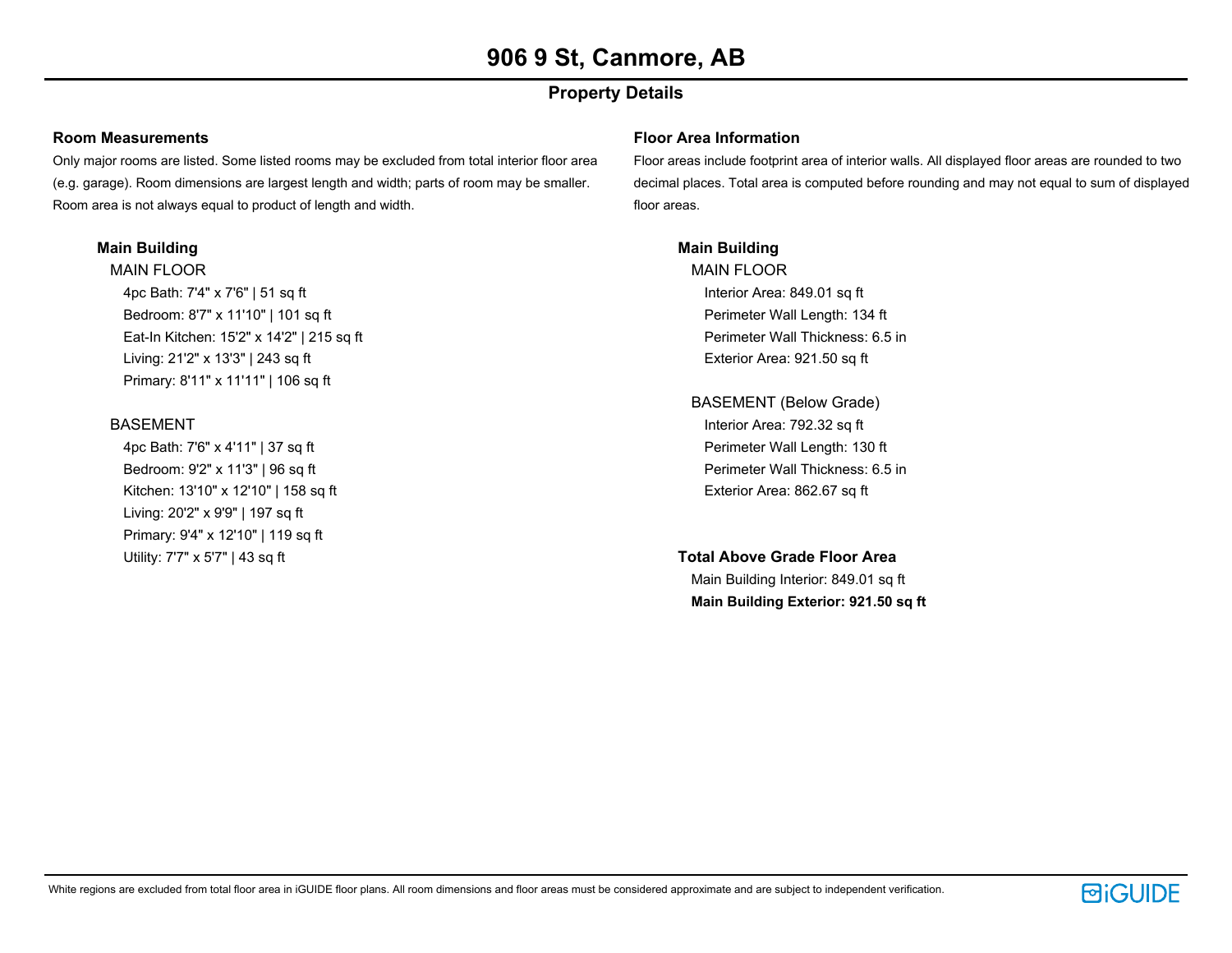### **Property Details**

Customer Name: Richard Greaves Customer Company: RE/Max Alpine Realty Prepared: May 28, 2021

Customer Company: RE/MAX Alpine Realty - Richard Greaves

The Total Above Grade Floor Area is the RMS size of the property. Use Exterior Area for detached properties and Interior Area for properties with common walls, such as half-duplexes, townhouses, and apartments.

The newly required schematics from CREB, as well as supplement measurement sheet are part of your PDF Floorplan download. RMS reports, plans or data provided may not be altered in any way or used for any property other than that listed in the title of the report and doing so may be punishable by law. RMS reports provided by iGuide, Planitar and Canmore HD Photography are considered legal documents.

This property was measured by Canmore House Doctor. Property measured: May 27 2021

RMS provided by Canmore HD Photography. www.CanmoreHD.com

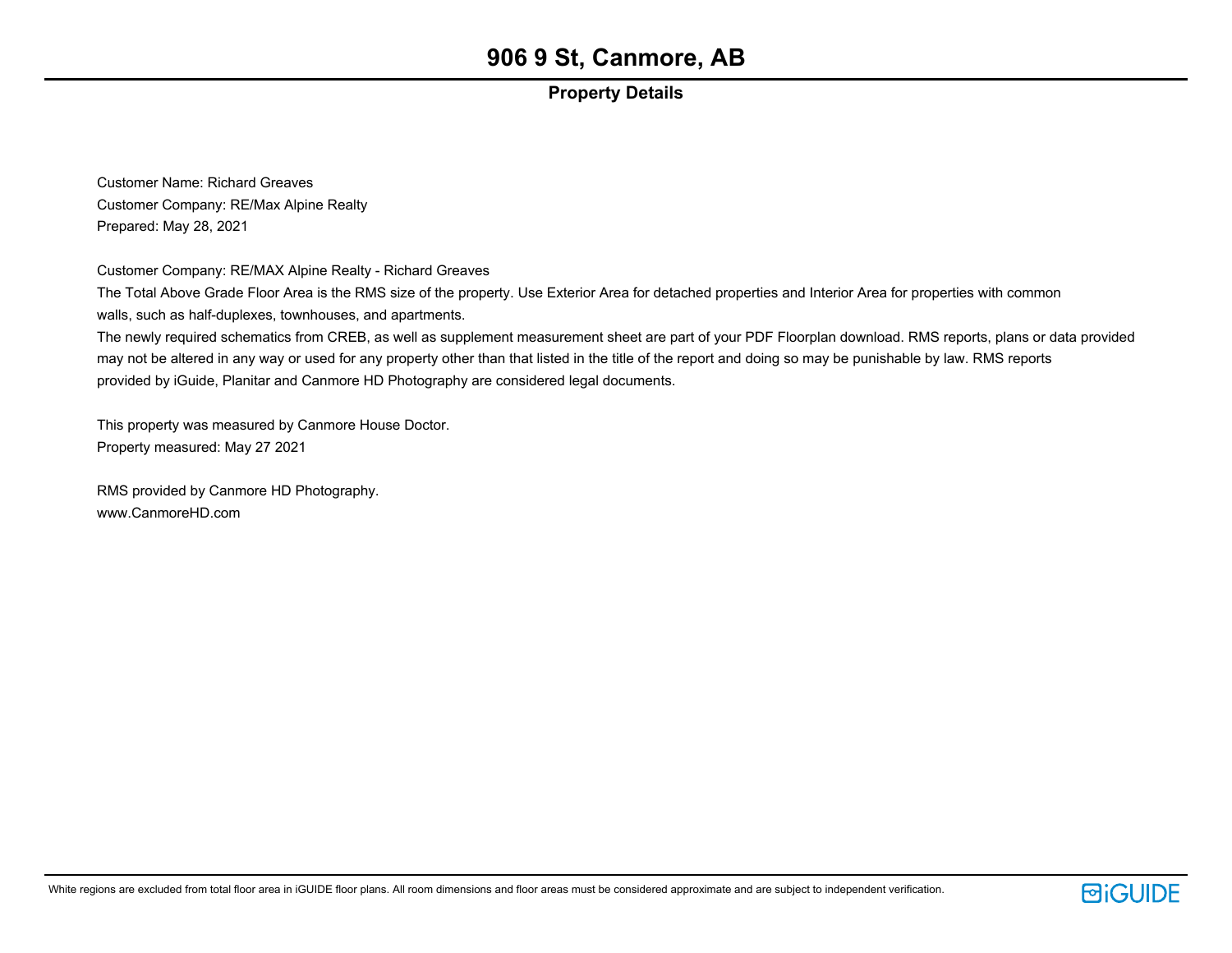### **iGUIDE Method of Measurement**

#### **Definitions**

**Interior Area** is a per floor calculation, made by measuring to the inside surface of the exterior walls.

**Excluded Area** is a sum of interior areas of all rooms (measured to the inside surface of room walls) that are excluded from the Interior Area for a floor. Prescribed area exclusions can vary from region to region. Examples of exclusions are spaces open to below, garages, cold cellars, crawl and reduced height spaces, non-enclosed open spaces, such as decks and balconies.

The footprint of all interior walls and staircases is typically included in the reported Interior Area for a floor. The iGUIDE PDF floor plans use color to highlight all included areas. All excluded areas are shown white.

**Exterior Area** is a per floor calculation, made by measuring to the outside surface of the exterior walls, see below for calculation details.

**Grade** is the ground level at the perimeter of the exterior finished surface of a house. A floor is considered to be above grade if its floor level is everywhere above grade.

**Total Interior Area** is the sum of all Interior Areas.

**Total Excluded Area** is the sum of all Excluded Areas.

**Total Exterior Area** is the sum of all Exterior Areas.

**Unfinished Area** is the sum of interior areas of all unfinished rooms (measured to the inside surface of room walls).

**Finished Area** is Exterior Area minus Unfinished Area. Finished Area includes the footprint of interior and exterior walls.

**iGUIDE Exterior Area Calculation**

#### **Exterior Area = [Perimeter Wall Thickness] x [Perimeter Wall Length] + [Interior Area]**

#### **Notes**

A. **Perimeter Wall Thickness** is an independent measurement taken from the property, typically, at the main entrance. Considerations are not made for varying wall thickness around the perimeter.

B. **Perimeter Wall Length** is the sum of lengths of all exterior wall segments on a particular floor. When used to calculate Total Exterior Area Above Grade based on Total Interior Area Above Grade, it is the sum of perimeter wall lengths of all floors above grade.

#### **Disclaimer**

All dimensions and floor areas must be considered approximate and are subject to independent verification.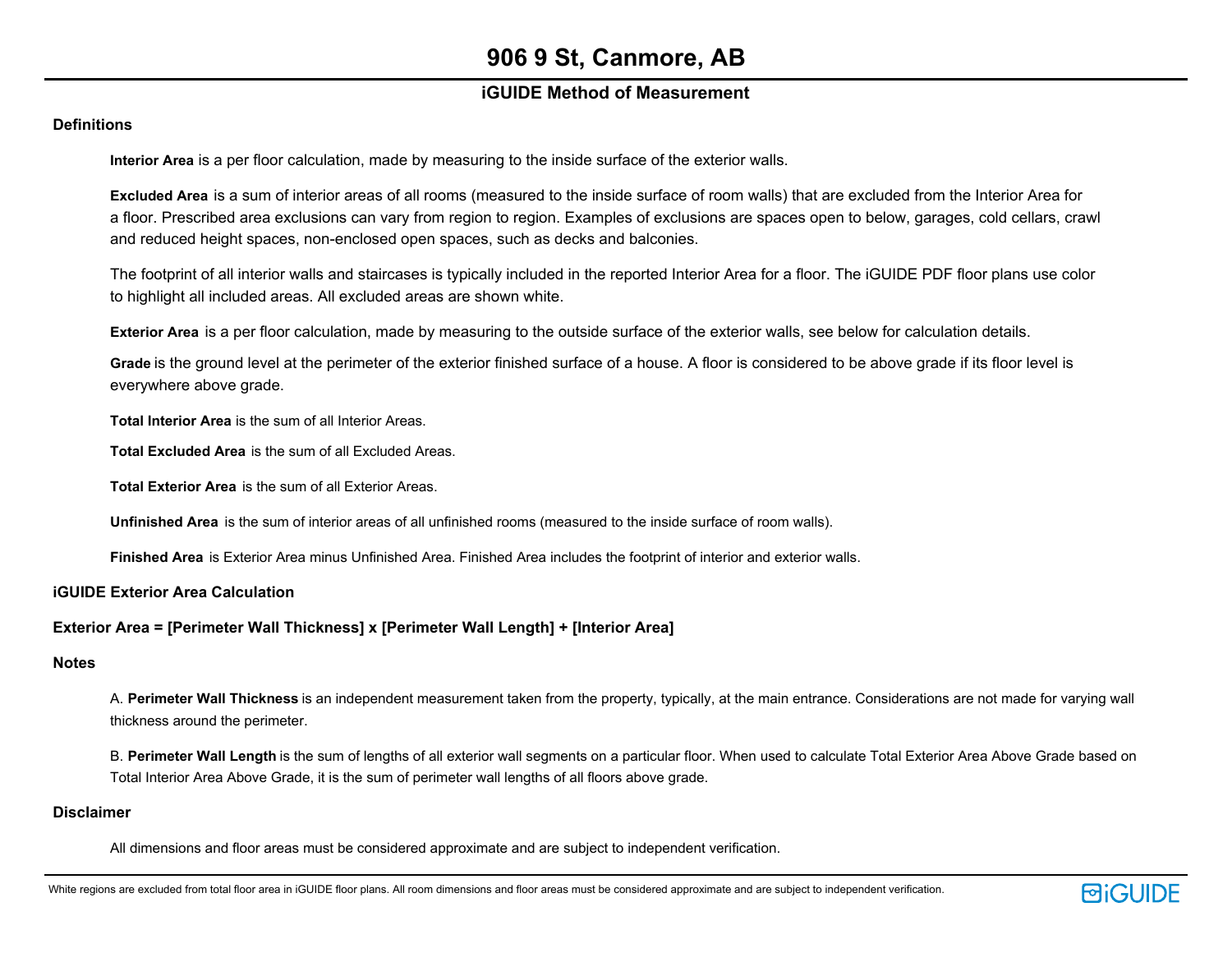Measurement Diagram for: Main Floor Exterior Wall Thickness: 6.5 in



PREPARED: May 2021